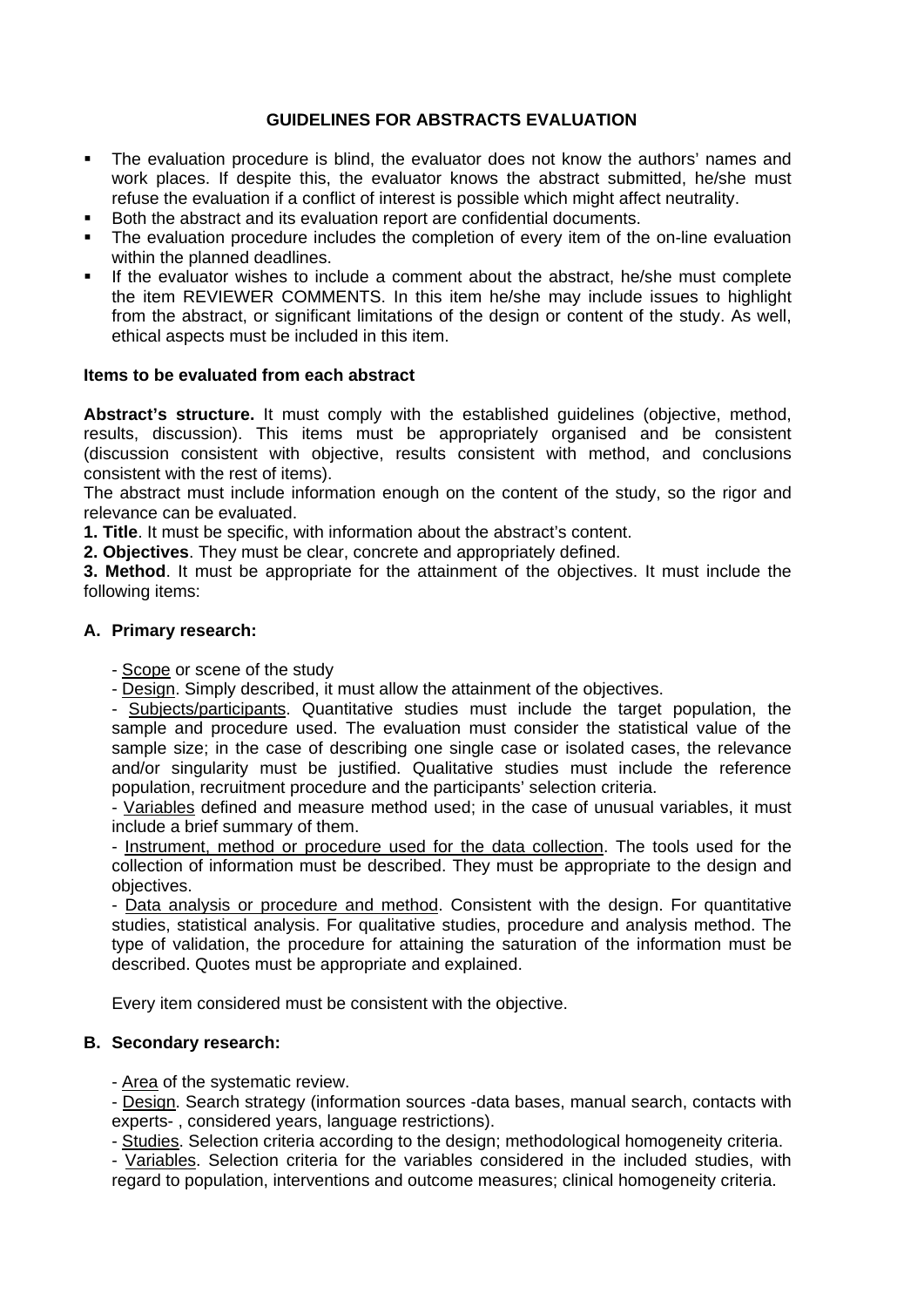- Instrument, method or procedure used for the data collection. Validity assessment criteria and procedures used for data extraction.

- Data analysis. Data homogeneity, synthesis conducted (meta-analysis, meta-synthesis, or narrative development).

**4. Results**. They must be consistent with the proposed objectives and able to be pulled out from the method used. The relevant information responding to the research question must be presented, excluding superfluous details.

**5. Discussion**. It must be consistent with the results. The content must allow the study's relevance evaluation, including an estimate contribution to the field (healthcare, methodology, etc) in terms of significant knowledge and implications for practice, as well as study's originality. Assessment of the study's results compared with other studies may be presented, as well as the study's limitations and implications for future research. Although it is not required in the abstract's form, **Conclusions** may be included, which must be consistent with the results.

**6. Implications for practice**. All abstracts must include this item. They must be consistent with the results and their contribution. Their significance for improving practice must be justified.

#### *Scoring system*

- The following items will be evaluated for the calculation of the final score (automatic calculation):
	- A. Objectives: innovation and relevance.
	- B. Method: Consistency with the objectives.
	- C. Results: consistent with and derived from the objectives.
	- D. Discussion and relevance for practice.

Marks (whole numbers, not decimal numbers) to give by each evaluator for items A, B, C and D:

| 3 points |
|----------|
| 2 points |
| 1 point  |
| 0 points |
|          |

If, by mistake, an evaluator does not score in the aforementioned way, the Secretary of the Scientific Committee shall take the pertinent measures, and shall inform the Scientific Committee about the criterion followed.

The addition of the score given by each evaluator for items A, B, C and D shall be not less than 0 (minimum score) and not more than 10 (maximum score).

The average mark for each abstract given by the evaluators for each of the items A, B, C and D will be automatically calculated and will be a score between 0 and 10..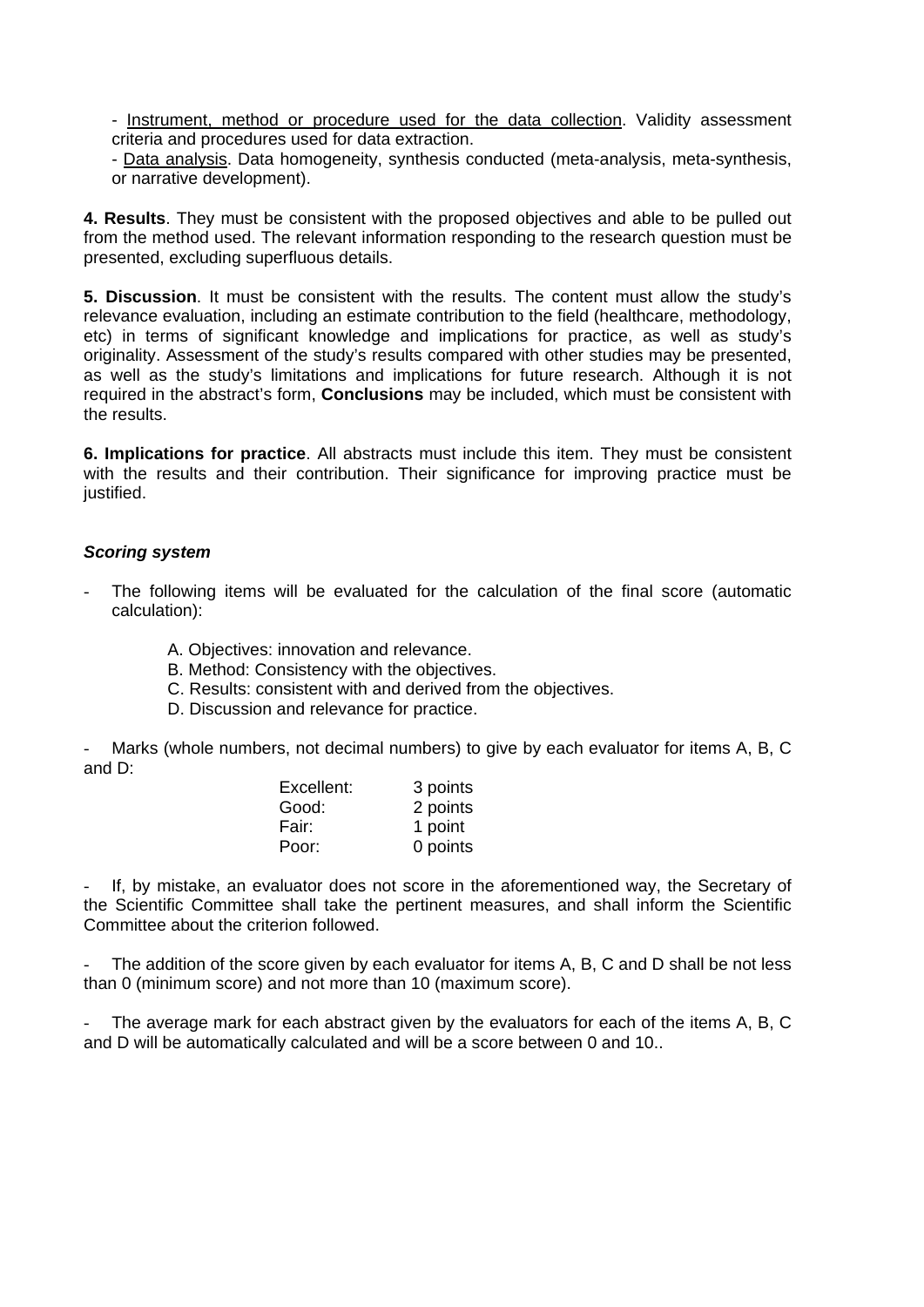# **14th International Nursing Research Conference**

Burgos, November 9th – 12th 2010

# **EVALUATION FORM TEMPLATE**

**Title:** Is it specific? Does it sufficiently inform about content? **YES**  $\Box$  **NO**  $\Box$ 

**Structure:** Is it adapted to the established submission guidelines? **YES**  $\Box$  **NO**  $\Box$ **Does the abstract include results? YES** NO

**Contents:** Is it related to health care research? **YES NO** 

**NOTE: If you have answered NO to any of the three questions on Structure and Contents, the score in all items will automatically be 0.** 

|                                                              | $\mathsf{Excelent}=3$ | $Good=2$ | $Fair=1$ | Poor= $0$ |
|--------------------------------------------------------------|-----------------------|----------|----------|-----------|
| A) Objectives:                                               |                       |          |          |           |
| Objective/s of the study                                     |                       |          |          |           |
| This item will correspond to 10% of the total score          | <b>Partial score:</b> |          |          |           |
| <b>B) Methods:</b>                                           |                       |          |          |           |
|                                                              |                       |          |          |           |
| 2.                                                           |                       |          |          |           |
| 3.                                                           |                       |          |          |           |
| 4.                                                           |                       |          |          |           |
| Instrument, method or procedure used for data<br>5.          |                       |          |          |           |
| 6. Data analysis or procedure and method                     |                       |          |          |           |
| This item will correspond to 60% of the total score          | <b>Partial score:</b> |          |          |           |
| C) Findings:                                                 |                       |          |          |           |
| Presentation of findings.                                    |                       |          |          |           |
| This item will correspond to 20% of the total score          | <b>Partial score:</b> |          |          |           |
| D) Discussion:                                               |                       |          |          |           |
| $\bullet$                                                    |                       |          |          |           |
| $\bullet$                                                    |                       |          |          |           |
| This item will correspond to 10% of the total score          | <b>Partial score:</b> |          |          |           |
| <b>TOTAL SCORE</b> (from 1 to 10, 10 being the higher score) |                       |          |          |           |